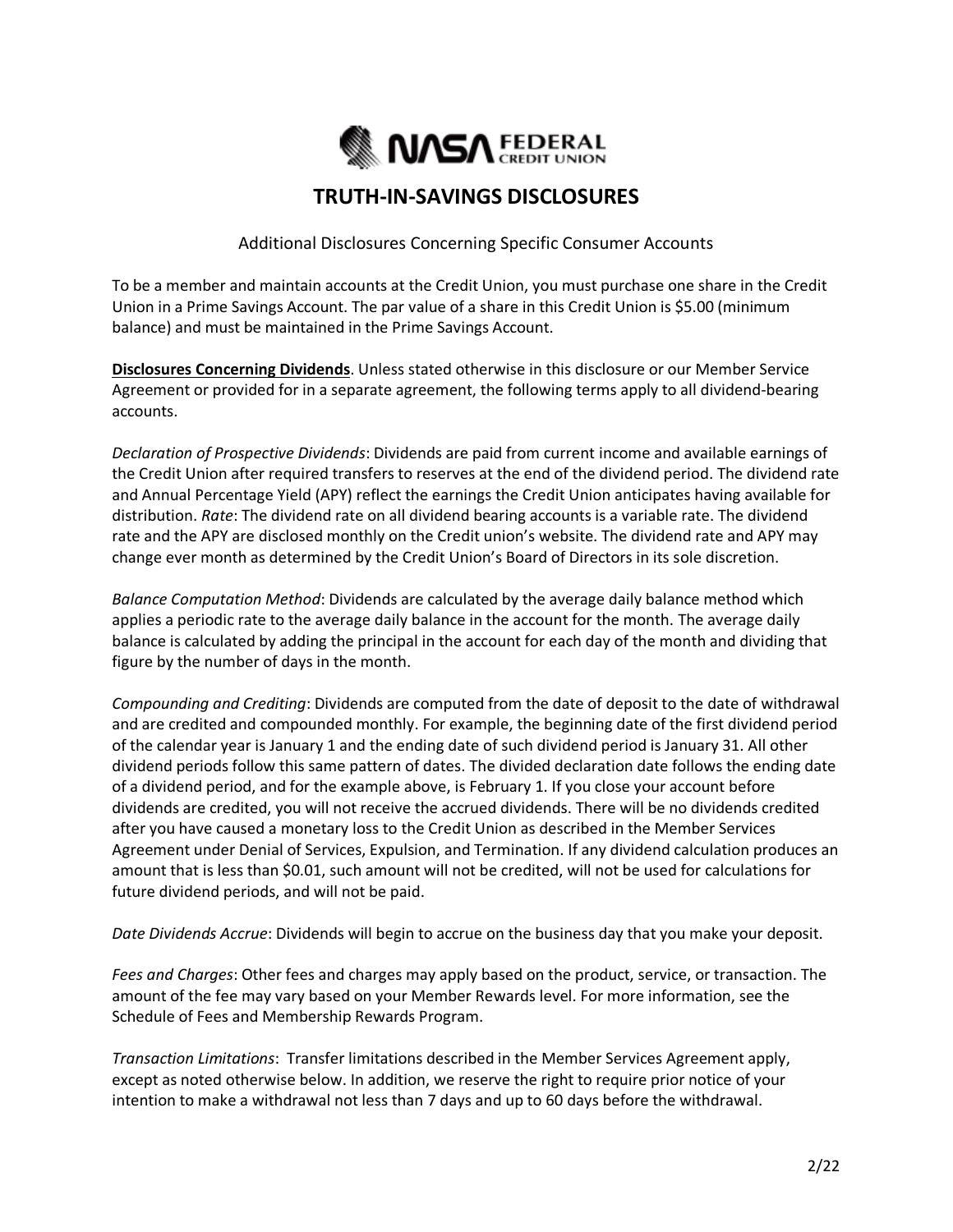# **PRIME SAVINGS AND SPECIAL SAVINGS ACCOUNTS**

*Dividends*: See Disclosures Concerning Dividends in this Section. View the current rates for more information.

*Minimum Balance Requirements*: The minimum balance required for a Prime Savings Account is \$5 (which represents the value of one share). There is no minimum balance required for Special Savings Accounts.

# **HOLIDAY CLUB ACCOUNTS**

*Dividends*: See Disclosures Concerning Dividends above. View the current rates for more information.

*Minimum Balance Requirements*: There is no minimum balance required to open or maintain the Holiday Club Account.

## **IRA SAVINGS ACCOUNT**

*Dividends*: See Disclosures Concerning Dividends above. View the current rates for more information.

*Minimum Balance Requirements*: The minimum balance is \$5.00.

### **EDUCATION SAVINGS ACCOUNTS**

*Dividends*: See Disclosures Concerning Dividends above. View the current rates for more information.

*Minimum Balance Requirements*: The minimum balance is \$5.00.

# **HEALTH SAVINGS ACCOUNTS (HSA) HSA Savings**

*Dividends*: See Disclosures Concerning Dividends above. View the current rates for more information.

*Minimum Balance Requirements*: The minimum balance is \$5.00.

### **MONEY MARKET ACCOUNTS**

- **(1) Premier Money Market Account (PMMA)**
- **(2) Premier Plus Money Market Account (PPMMA)**
- **(3) Premier Advantage Money Market Account (PAMMA)**

*Dividends*: See Disclosures Concerning Dividends above. View the current rates for more information.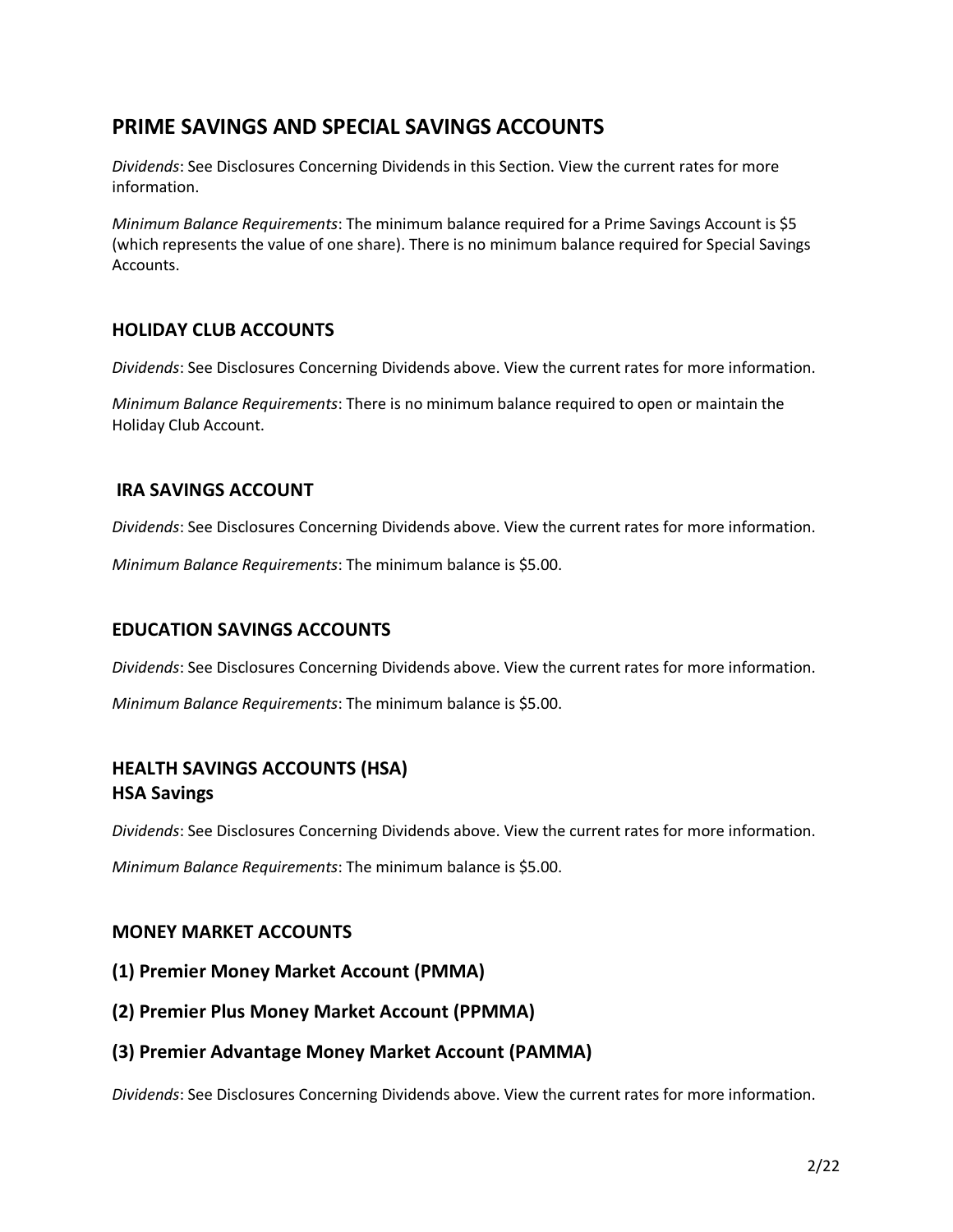#### *Minimum Balance Requirements*:

**(1) PMMA**: The minimum balance requirement for a PMMA is \$10,000. The applicable minimum balance must be maintained at all times. If funds in the account fall below the applicable minimum, the account must be closed and the remaining funds will be deposited into an account with lower balance requirements.

**(2) PPMMA**: The minimum balance requirement for a PPMMA is \$40,000. The applicable minimum balance must be maintained at all times. If funds in the account fall below the applicable minimum, the account must be closed and the remaining funds will be deposited into an account with lower balance requirements.

**(3) PAMMA**: The minimum balance to open a PAMMA is \$25,000; however, after opening, there is no minimum balance required to maintain the account. If average daily balance for the month falls below \$10,000, then a fee will be assessed as provided in our Schedule of Fees.

## **CHECKING ACCOUNTS**

#### **(1) Premier Checking Account:**

*Dividends*: There are no dividends paid on this checking account.

*Minimum Balance Requirements*: There is no minimum balance required to maintain this checking account.

*Transaction Limitations*: There are no transaction limitations on this checking account.

*Fees and Charges*: *Other Requirements*: A monthly account fee will be assessed on the last day of each month. You may avoid the monthly account fee as defined in the Membership Rewards Program. Other benefits may be available as defined in the Membership Rewards Program.

#### **(1) Premier eChecking Account:**

*Dividends*: There are no dividends paid on this checking account.

*Minimum Balance Requirements*: There is no minimum balance required to maintain this checking account.

*Transaction Limitations*: There are no transaction limitations on this checking account.

*Fees and Charges*: *Other Requirements*: A monthly account fee will be assessed on the last day of each month. The monthly fee will be waived if any of the following conditions apply:

1) A direct deposit has been received by the last day of the month following the month you obtain the Premier eChecking account or any month thereafter; or

- 2) a. You complete the electronic enrollment process to receive estatements; and
	- b. You have made at least three Bill Pay transactions by the last day of the month following the month you obtain the Premier eChecking account or any month thereafter.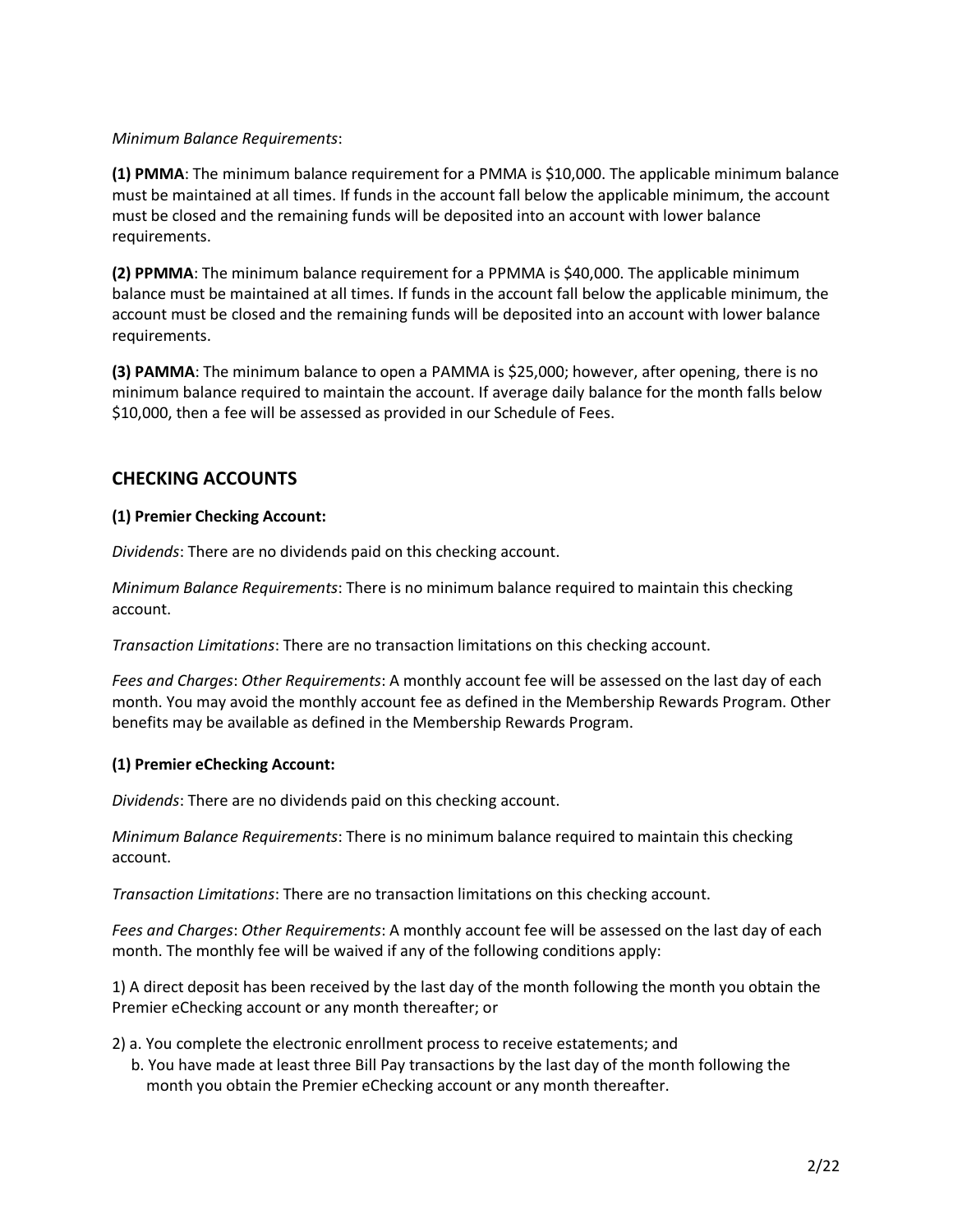The monthly fee for the Bill Pay service will be waived. The fee for one box of checks (Credit Union Custom Style) will be waived each calendar year. Other benefits may be available as defined in the Membership Rewards Program.

#### **(3) Premier Preferred Checking Account:**

*Dividends*: There are no dividends paid on this checking account.

*Minimum Balance Requirements*: There is no minimum balance required to maintain this checking account.

*Transaction Limitations*: There are no transaction limitations on this checking account.

*Fees and Charges*: *Other Requirements*: A monthly account fee will be assessed on the last day of each month if this Checking Account balance falls below an average daily balance of \$2,500 any time during the month. You may avoid the monthly fee as described in the Membership Rewards Program. The monthly fee for the Bill Pay service will be waived. The fee for one box of checks (Credit Union Custom Style) will be waived each year. Other benefits may be available as defined in the Membership Rewards Program.

# **CERTIFICATES**

*Dividends*: Current dividend rates and Annual Percentage Yields (APYs) for certificates are disclosed monthly.

View the current rates for IRA Certificates, HSA Certificates, Share Certificates or call the Credit Union to obtain current rate information.

The dividend rate and APY for your certificate account will be disclosed on your certificate disclosures provided the day of deposit and on your periodic statements. The APY is based on the assumption that dividends will remain on deposit until maturity. Withdrawals of dividends prior to maturity will reduce earnings.

*Minimum Balance*: The minimum balance requirements applicable to each certificate account are set forth in the current rates.

*Time Requirements (Maturity Date)*: Available terms are set forth in the current rates. Your certificate will mature as noted on your certificate disclosures and periodic statements.

*Early Withdrawal Penalties*: Certificates with terms up to 24 months: Withdrawal of funds from your certificate account before maturity will result in the loss of 182 days of dividends on the amount withdrawn or, if the funds withdrawn have been in the account for less than 182 days, the loss of all dividends on the amount withdrawn. Certificates with terms greater than 24 months: Withdrawal of principal funds from your certificate account before maturity will result in the loss of 365 days of dividends on the amount withdrawn or, if the funds withdrawn have been in the account for less than 365 days, the loss of all dividends on the amount withdrawn. If the funds withdrawn bring the balance below the required minimum, the certificate must be redeemed and dividends will be forfeited in accordance with the terms of the certificate. Penalties shall not be applied if the withdrawal is made: (1)